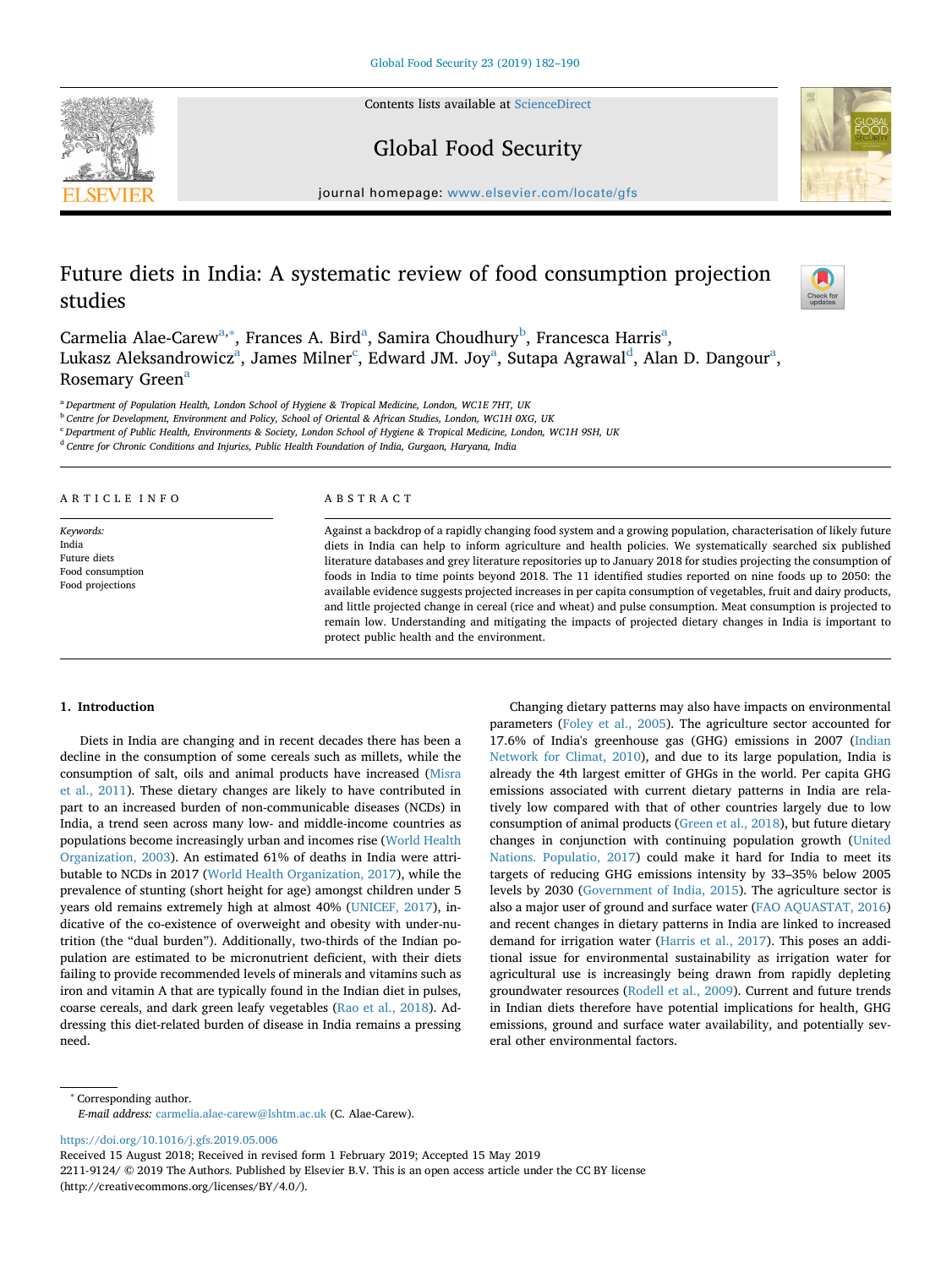Projecting future diets can provide useful information for national and international organisations involved in designing and delivering food and agriculture policy. These projections also enable researchers and policy makers to identify future health, nutritional and environmental impacts of projected dietary changes and inform possible mitigation strategies. The study of dietary projections is interdisciplinary and there is currently no 'gold standard' approach, nor a consensus on reporting standards. There has to-date been no systematic review of the dietary projections undertaken for India. We therefore performed a systematic review of studies that have projected future diets in India; we aimed to identify trends in projected future intake of foods, with consideration of study methodology and reporting quality.

# **2. Methods**

# *2.1. Search strategy*

This review follows the Preferred Reporting Items for Systematic Reviews and Meta-Analyses (PRISMA) guidelines ([Liberati et al., 2009](#page-7-7)). A literature search of peer-reviewed and grey literature was performed to identify all studies that modelled future consumption of one or more food items or groups in India to at least one time point in the future. All studies were included from the beginning of the databases until the date of search (31st January 2018).

For published literature, six electronic databases were searched systematically, including the major interdisciplinary databases, and databases related to food and health: EMBASE, Global Health, MEDLINE, PubMed, Scopus and ISS Web of Science core collection. We also searched Google Scholar, the CGIAR research platform, and the repositories of organisations named in identified studies; namely the United Nations Food and Agriculture Organization (FAO), Indian Council of Agricultural Research National Institute of Agricultural Economics and Policy Research (ICAR-NIAP), the International Food Policy Research Institute (IFPRI), and the International Water Management Institute (IWMI). Citation lists of papers identified for inclusion and relevant review articles were hand-searched to identify additional studies. Authors were contacted if the full text was not found (3 authors contacted; 2 responses; 0 articles provided). The search strategy was developed initially in PubMed with the same search terms used with adjustments as needed for other databases. The search terms are summarised in [Table 1](#page-1-0) and the full search strategy for each database is detailed in supplementary material S1.

### *2.2. Selection criteria & data extraction*

Titles were screened by a single reviewer (CC) for relevance. Abstracts were screened in duplicate (CC, FB) and consensus on any discrepancies reached through discussion with a third reviewer (FH). The population outcome (P0) framework [\(James et al., 2016\)](#page-7-8) was followed to develop the inclusion criteria for studies to be selected for the review:

Population:

# <span id="page-1-0"></span>**Table 1**

| Search terms used in electronic database search. |  |  |  |  |  |  |  |
|--------------------------------------------------|--|--|--|--|--|--|--|
|--------------------------------------------------|--|--|--|--|--|--|--|

| Food-related                                    | Time-related (near to diet*)                                       | Location-related                           |
|-------------------------------------------------|--------------------------------------------------------------------|--------------------------------------------|
| Food<br>Diet<br>Nutri*<br>$Consum*$<br>Nourish* | Project*<br>Future<br>Trend*<br>Transition*<br>Change*<br>Predict* | India*<br>Asia*<br>"South Asia*"<br>Global |
|                                                 | Forecast*<br>Prognos*                                              |                                            |

• The studies projected direct (human only) consumption in India

#### Outcome:

- Projections were of one or more food items or food groups
- The projections presented were the original work of the author(s)
- Consumption was projected to at least one time point in the future beyond the year in which this review was conducted (2018)
- Published in English

Relevant data were extracted by a single reviewer (CC) from the identified studies into a database, and all data were checked against the original studies by a second reviewer (SC). Extracted data were as follows: study authors and publication year; food consumption data source; projection model method; assumptions and variables; GDP growth rate scenarios; food groups or items; baseline year & values; and projection years & values.

# *2.3. Study reporting quality*

There are no existing criteria for evaluating quality of dietary projection modelling studies. Reporting quality assessment parameters were developed by two reviewers (CC, FB) using the Authority, Accuracy, Coverage, Objectivity, Date, Significance (AACODS) grey literature checklist [\(Tyndall, 2010\)](#page-8-6) and a set of quality criteria used previously for critiquing dietary simulation models [\(Grieger et al.,](#page-7-9) [2017\)](#page-7-9). Six parameters relating to the clear description of methodology and reporting of results were used to assess study reporting quality, one point was given for each criterion and quality scores ranged from 0 to a maximum of 6 (supplementary material S2).

# *2.4. Data analysis*

The methods and data sources used in included projection studies were highly heterogeneous and quantitative synthesis was not possible. A narrative synthesis approach was used and extracted data from each study was tabulated. Baseline and projected consumption estimates were presented graphically for food groups reported in two or more studies. For studies that reported projections under different scenarios (typically several estimates of economic growth over the projection period) a single "most conservative" estimate was presented graphically to avoid over representation of individual studies. Dietary consumption values reported as kg/year were converted to kg/capita/month using the baseline and projected population estimates reported by study authors. Missing baseline population estimates were obtained from United Nations estimates for the appropriate year [\(United Nations. Populatio,](#page-8-3) [2017\)](#page-8-3). Dietary consumption values reported in one paper as kcal/capita ([Alexandratos and Bruinsma, 2012\)](#page-7-10) could not be converted to kg/capita/month due to the aggregation by the study authors of food items into food groups.

# **3. Results**

The initial database search identified 5,111 studies. After removal of duplicates and screening of titles and abstracts, 26 studies remained. Hand-searching of review papers and reference lists identified a further 18 studies for full text screening. Of the 44 potentially relevant studies, 33 were excluded during full text screening (full texts of 4 potentially relevant studies could not be obtained despite multiple attempts). A total of 11 papers reporting projections of direct food consumption (i.e. food consumed by humans only) were included in the review [\(Fig. 1](#page-2-0)). Seven excluded studies predicted trends in total food consumption (i.e. food consumed by humans in addition to food used as agricultural seed, animal feed, food for industrial use and waste), and one study did not state whether projections related to direct or total food consumption.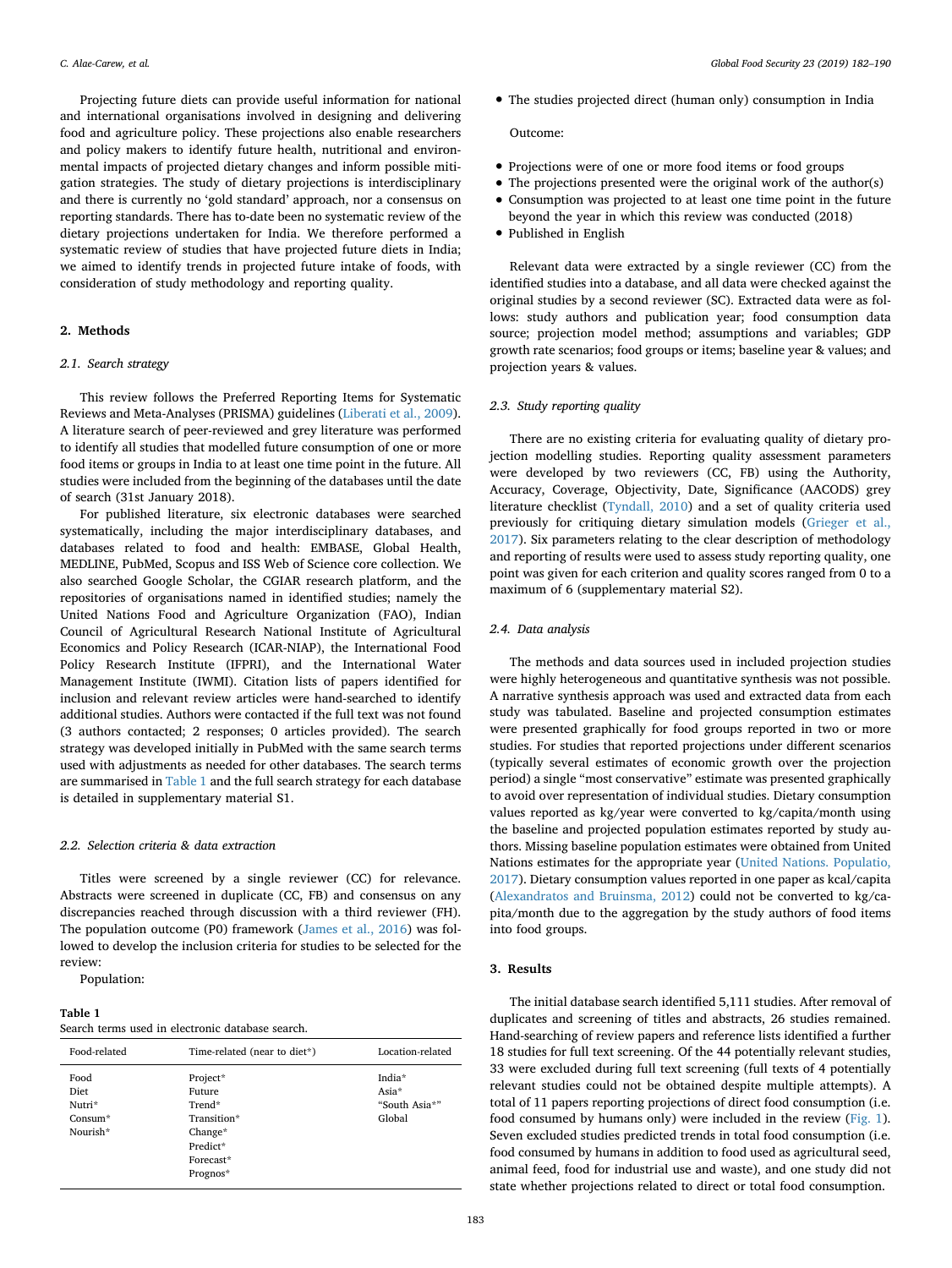<span id="page-2-0"></span>

**Fig. 1.** PRISMA chart showing the numbers of studies at each stage of the search.

# *3.1. Data sources and projection methods*

The eleven included studies varied substantially in data sources, timescales, level of aggregation and projection models adopted ([Table 2\)](#page-3-0). Studies used different baseline years and projected for between 10 to 50 years, to future time points between 2020 and 2050; most studies projected consumption to between 2020 and 2026, two studies projected to 2050. In seven of the eleven included studies, consumer expenditure data from the National Sample Survey Office (NSSO) large-scale nationally representative Indian household surveys were used to determine food demand at baseline [\(Amarasinghe et al.,](#page-7-11) [2007;](#page-7-11) [Bhalla et al., 1999](#page-7-12); [Chand, 2007;](#page-7-13) [Dastagiri, 2004](#page-7-14); [Dyson and](#page-7-15) [Hanchate, 2000](#page-7-15); [Ganesh-Kumar et al., 2012](#page-7-16); [Kumar et al., 2009](#page-7-17)). Other studies obtained baseline data from: household consumer expenditure from the World Bank combined with United Nations Food and Agriculture Organisation (FAO) food balance sheets  $(n = 1)$  ([Alexandratos](#page-7-10) [and Bruinsma, 2012](#page-7-10)); United States Department of Agriculture (USDA) Production, Supply and Distribution data (PSD)  $(n = 1)$  [\(Carriquiry](#page-7-18) [et al., 2010](#page-7-18)); a combination of Organisation for Economic Co-operation and Development (OECD) and FAO databases  $(n = 1)$  [\(OECD-FAO,](#page-7-19) [2017\)](#page-7-19); and FAO food balance sheets  $(n = 1)$  ([Rosegrant et al., 1999](#page-8-7)). Five studies disaggregated their results into rural and urban populations ([Amarasinghe et al., 2007](#page-7-11); [Chand, 2007](#page-7-13); [Dastagiri, 2004;](#page-7-14) [Dyson and](#page-7-15) [Hanchate, 2000;](#page-7-15) [Kumar et al., 2009](#page-7-17)), and one study at regional and state level [\(Dyson and Hanchate, 2000\)](#page-7-15).

The projection methods used by the included studies were heterogeneous. One study used modified trend analysis of prior NSSO collection rounds spanning 22 years [\(Dyson and Hanchate, 2000\)](#page-7-15). Six studies used projection methods based on a variety of socio-economic demand characteristics such as population growth and urbanisation, using baseline data collected by the NSSO ([Amarasinghe et al., 2007](#page-7-11); [Bhalla et al., 1999](#page-7-12); [Chand, 2007;](#page-7-13) [Dastagiri, 2004](#page-7-14); [Ganesh-Kumar et al.,](#page-7-16) [2012;](#page-7-16) [Kumar et al., 2009\)](#page-7-17). Of these, one study used the food characteristic demand system (FCDS) to derive demand elasticities taking into account regional effects and income distribution [\(Kumar et al.,](#page-7-17) [2009\)](#page-7-17), one study used the quadratic almost ideal demand system (QUAIDS) method ([Ganesh-Kumar et al., 2012](#page-7-16)), and one used the generalised least square (GLS) procedure ([Dastagiri, 2004](#page-7-14)) to calculate

demand or expenditure elasticities. These were then incorporated into models with other variables of demand, most frequently population growth, income growth and urbanisation.

Three studies employed econometric partial equilibrium projection models; either the international model for policy analysis of agricultural commodities and trade (IMPACT) model developed by IFPRI [\(Rosegrant](#page-8-7) [et al., 1999\)](#page-8-7) or commodity outlook models [\(Carriquiry et al.,](#page-7-18) [2010;](#page-7-18)[OECD-FAO, 2017](#page-7-19)). Partial equilibrium models incorporate demand (consumption), a simplified representation of supply (production), and trade within the agricultural sector, considered in isolation from other economic sectors ([Parappurathu et al., 2014](#page-7-20)). The partial equilibirium models included in this review are global and are used to generate multi-regional projections. The IMPACT model incorporates variables such as urbanisation, population growth, commodity prices and growth in agricultural productivity, as well as global trade policy. It assumes that income growth will cause significant shifts from main staples to meat and livestock products, mostly in low and middle income countries ([Rosegrant et al., 1995\)](#page-8-8). The Food and Agricultural Policy Research Institute (FAPRI) Agricultural Outlook model uses a previously developed macroeconomic forecast and assumes existing farm policy and current trade agreements and custom unions ([Carriquiry et al., 2010](#page-7-18)). The OECD-FAO Agricultural Outlook model uses macroeconomic forecasts of the OECD Economic Outlook and International Monetary Fund (IMF) World Economic Outlook, and also assumes current agricultural policies remain unchanged [\(OECD-FAO,](#page-7-19) [2017\)](#page-7-19). The partial equilibrium models use national level food availability data as opposed to NSSO data. One study derives consumption projections of food groups from proportional share of future per capita dietary energy intake based on consumer expenditure projections ([Alexandratos and Bruinsma, 2012](#page-7-10)).

# *3.2. Study reporting quality*

We evaluated each study for six features of reporting quality ([Table 3](#page-4-0)). Most studies reported projection timeline and baseline data source. Few studies reported limitations of the projection methods used, and validation of the models. One study met all six quality criteria ([OECD-FAO, 2017\)](#page-7-19), and one study met five criteria ([Ganesh-Kumar](#page-7-16)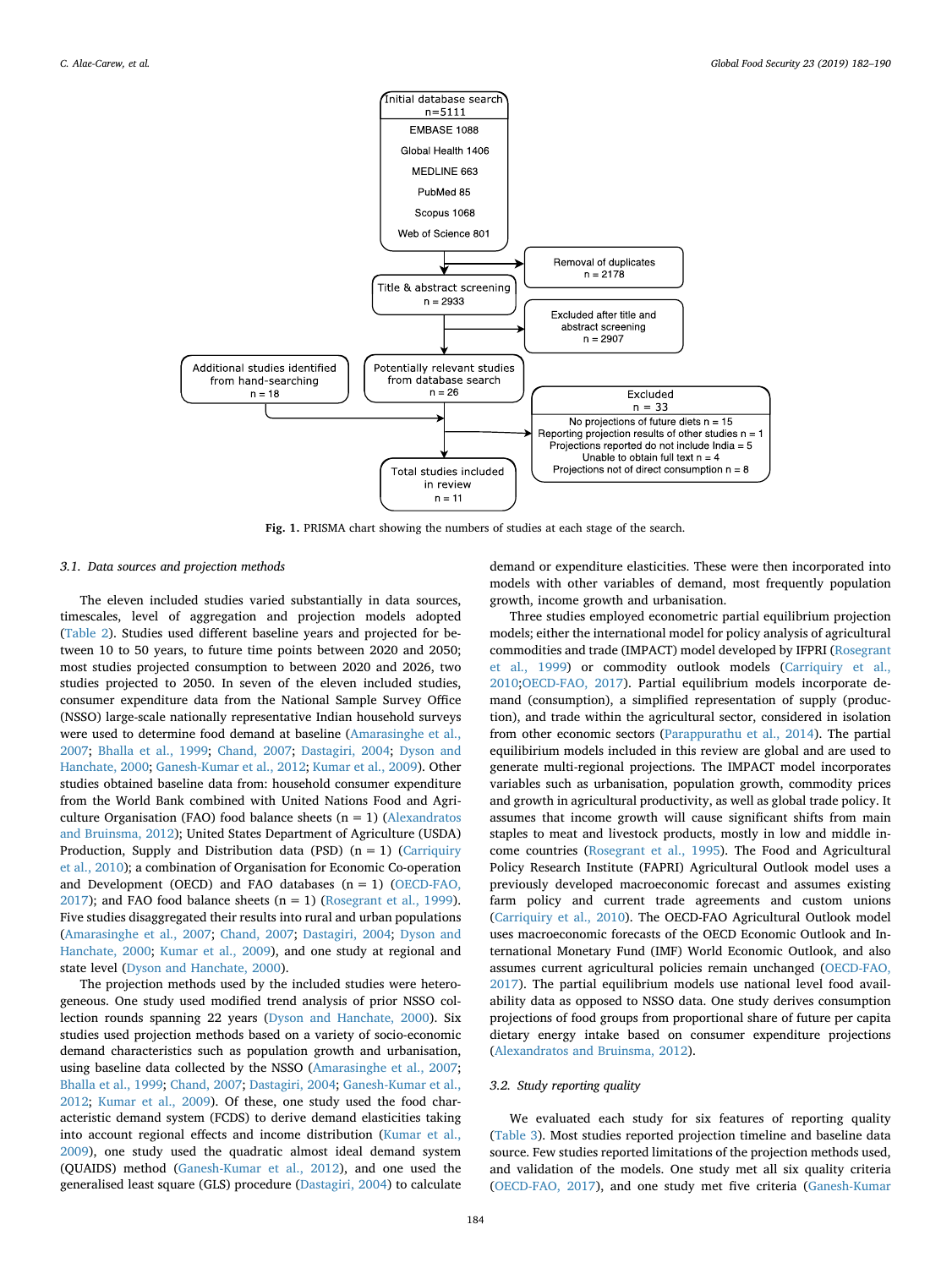# <span id="page-3-0"></span>**Table 2**

Overview of characteristics of studies included in the systematic review.

| Overview of enaracteristics of studies included in the systematic review.<br>Author & Year | Food<br>Consumption<br>Data Source                         | Disaggregation                  | Projection Model<br>Method                                                                                                                                                                                                                                              | Assumptions                                                                                                                                          | Variables                                                                                                                      | Food Groups                                                                                                                                                                                               | Baseline Year | GDP<br>Scenarios    | Projection<br>Years |
|--------------------------------------------------------------------------------------------|------------------------------------------------------------|---------------------------------|-------------------------------------------------------------------------------------------------------------------------------------------------------------------------------------------------------------------------------------------------------------------------|------------------------------------------------------------------------------------------------------------------------------------------------------|--------------------------------------------------------------------------------------------------------------------------------|-----------------------------------------------------------------------------------------------------------------------------------------------------------------------------------------------------------|---------------|---------------------|---------------------|
| Alexandratos and<br>Bruinsma,<br>2012 (FAO)<br>(Alexandratos<br>and Bruinsma,<br>2012)     | FBS & HHCE<br>from World<br><b>Bank</b> (2005              | No                              | Per capita calorie<br>intake derived<br>from consumer<br>expenditure<br>projections from<br>62 developing<br>countries. Demand<br>for each food<br>group derived<br>from proportional<br>share of total<br>calories                                                     |                                                                                                                                                      |                                                                                                                                | Cereals<br>Milk & dairy<br>Sugar (raw)<br>Vegetable oils<br>Meat                                                                                                                                          | 2005/07       | 4.4%                | 2050                |
| Amarasinghe et al.,<br>2007<br>(Amarasinghe<br>et al., 2007)                               | 48th, 50th &<br>55th round<br>NSSO consumer<br>expenditure | Rural/urban                     | Future trends in<br>calorie intake are<br>based on average<br>global<br>consumption<br>patterns of 85<br>countries over 3<br>years. K-means<br>cluster analysis<br>used to capture<br>variation in<br>coefficients arising<br>from taste and<br>cultural<br>differences |                                                                                                                                                      | Per capita<br>income<br>growth<br>Urbanisation<br>Income<br>elasticities                                                       | Rice<br>Wheat<br>Maize<br>Other cereals<br>Pulses<br>Oil crops<br>Roots & tubers<br>Vegetables<br>Fruits<br>Sugar<br>Disaggregated:<br>Beef, pork &<br>mutton<br>Milk products<br>Eggs<br>Poultry<br>Fish | 2000          | Not<br>stated       | 2025<br>2050        |
| Bhalla et al., 1999<br>(Bhalla et al.,<br>1999)                                            | 50th round<br>NSSO consumer<br>expenditure                 | No                              | Demand<br>projections based<br>on variables listed                                                                                                                                                                                                                      | No change in income<br>expenditures since<br>1993<br>Livestock production<br>levels remain as per<br>1993                                            | Population<br>growth<br>Urbanisation<br>Expenditure<br>elasticities<br>Per capita<br>income<br>Changes in<br>taste             | Cereals<br>Meat & eggs<br>Milk & milk<br>products                                                                                                                                                         | 1993          | $2\%$<br>3.7%<br>6% | 2020                |
| Carriquiry et al.,<br>2010 (FAPRI)<br>(Carriquiry<br>et al., 2010)                         | <b>USDA PSD</b><br>(supplemented<br>by FAO<br>database)    | No                              | FAPRI World<br>agricultural<br>outlook model<br>using IHS Global<br>Insight<br>macroeconomic<br>forecasts                                                                                                                                                               | Average weather<br>patterns<br>Existing farm policy<br>unchanged<br>Existing trade<br>agreements<br>unchanged<br>Existing custom<br>unions unchanged | GDP growth<br>GDP deflator<br>growth<br>Population<br>growth                                                                   | Wheat<br>Rice<br>Corn<br>Sorghum<br>Vegetable oil<br>Sugar<br>Beef & veal<br>Poultry<br>Dairy                                                                                                             | 2009/10       | Not<br>stated       | 2019/<br>2020       |
| Chand, 2007<br>(Chand, 2007)                                                               | 61st round<br>NSSO consumer<br>expenditure                 | Rural/urban                     | Demand<br>projections based<br>on variables listed                                                                                                                                                                                                                      | Indian Economy<br>growth rate 7.57% to<br>2012, 7.81%<br>thereafter<br>Urban income<br>growth rate 3 times<br>that of rural<br>population            | Income<br>elasticity<br>Per capita<br>income<br>growth<br>Change in<br>preferences<br>Population<br>growth<br>Urbanization     | Rice<br>Wheat<br>Coarse cereals<br>Pulses<br>Total cereals<br>Foodgrains                                                                                                                                  | 2004/05       | 9%                  | 2020/21             |
| Dastagiri, 2004<br>(Dastagiri,<br>2004)                                                    | 50th round<br>NSSO consumer<br>expenditure                 | Rural/urban                     | Generalized Least<br>Squares procedure                                                                                                                                                                                                                                  | Inequality in rural/<br>urban expenditure<br>remains as 1993/94                                                                                      | Expenditure<br>elasticities<br>Population<br>growth<br>Per capita<br>income<br>growth<br>Price<br>elasticities<br>Urbanisation | Milk<br>Mutton & goat<br>meat<br>Beef & buffalo<br>meat<br>Chicken<br>Egg                                                                                                                                 | 1993          | 4%<br>5%<br>7%      | 2020                |
| Dyson and<br>Hanchate,<br>2000 (Dyson<br>and Hanchate,<br>2000)                            | 50th round<br>NSSO consumer<br>expenditure                 | Rural/urban<br>Regions & states | Modified trend<br>analysis                                                                                                                                                                                                                                              | 7 day dietary recall<br>period improves<br>quantities of<br>consumption in                                                                           | Average<br>growth rates<br>of per capita<br>consumption<br>over various                                                        | Cereals<br>Pulses<br>Vegetables<br>Fruit<br>Milk & milk                                                                                                                                                   | 1993/94       | Not<br>stated       | 2020                |

(*continued on next page*)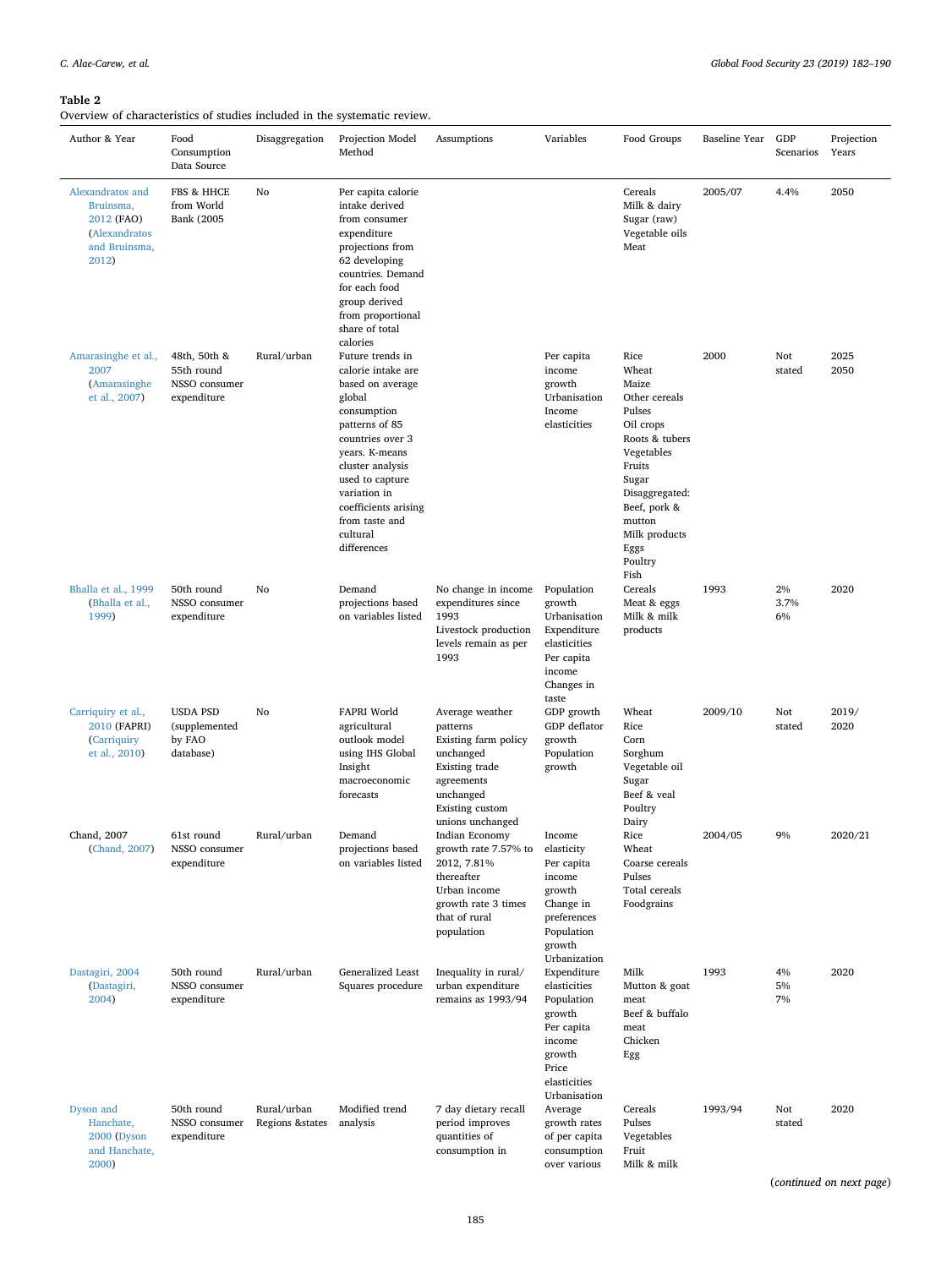#### **Table 2** (*continued*)

| Author & Year                                                  | Food<br>Consumption<br>Data Source         | Disaggregation | Projection Model<br>Method                                                       | Assumptions                                                                                                                                                                                                                                             | Variables                                                                                                                                                                                                                                | Food Groups                                                                                                                 | Baseline Year | GDP<br>Scenarios | Projection<br>Years |
|----------------------------------------------------------------|--------------------------------------------|----------------|----------------------------------------------------------------------------------|---------------------------------------------------------------------------------------------------------------------------------------------------------------------------------------------------------------------------------------------------------|------------------------------------------------------------------------------------------------------------------------------------------------------------------------------------------------------------------------------------------|-----------------------------------------------------------------------------------------------------------------------------|---------------|------------------|---------------------|
| Ganesh-Kumar<br>et al., 2012<br>(Ganesh-Kumar<br>et al., 2012) | 61st round<br>NSSO consumer<br>expenditure | No             | QUAIDS model                                                                     | comparison to 30 day<br>period<br>The relationship<br>between growth in<br>consumption and<br>increasing income<br>stays constant<br>between baseline and<br>projection year                                                                            | NSSO rounds<br>from 1972-<br>1994<br>Expenditure<br>elasticities<br>Per capita<br>income<br>growth<br>Population<br>growth                                                                                                               | products<br>Meat<br>Rice<br>Wheat<br>Pulses<br>Edible Oil<br>Milk<br>Vegetables<br>Sugar<br>Eggs<br>Fish, chicken &<br>meat | 2004/05       | 4%<br>5%<br>6%   | 2020/21<br>2025/26  |
| Kumar et al., 2009<br>(Kumar et al.,<br>2009)                  | 61st round<br>NSSO consumer<br>expenditure | Rural/urban    | Food characteristic<br>demand system                                             | Per capita<br>expenditure used as a<br>proxy for income<br>Urban income<br>growth rate 3 times<br>that of rural<br>population                                                                                                                           | Per capita<br>income<br>growth<br>Population<br>growth<br>Urbanisation<br>Region<br>Income group                                                                                                                                         | Rice<br>Wheat<br>Coarse cereals<br>Pulses<br>Total cereals<br>Foodgrains                                                    | 2004/05       | 7.91%            | 2021/22             |
| OECD-FAO 2017<br>(OECD-FAO,<br>2017)                           | OECD and FAO<br>databases                  | No             | Economic partial<br>equilibrium model<br>based on Aglink<br>and Cosimo<br>models | Constant real<br>exchange rate<br>Competitive world<br>markets for<br>agricultural<br>commodities                                                                                                                                                       | Population<br>growth<br>Consumer<br>prices<br>Producer<br>prices                                                                                                                                                                         | Wheat<br>Maize<br>Coarse grains<br>Rice<br>Soybean<br>Oilseed<br>Vegetable oil<br>Sugar<br>Meat<br>Dairy<br>Fish & seafood  | 2014-16       | 8.1%             | 2026                |
| Rosegrant et al.,<br>1999<br>(Rosegrant<br>et al., 1999)       | FAO food<br>balance sheets                 | No             | Updated partial-<br>equilibrium global<br><b>IMPACT</b> model                    | The demand<br>elasticity structure<br>assumes that the<br>expected rise in per<br>capita income,<br>commercialisation<br>and urbanisation will<br>cause a shift from<br>main staples to high-<br>value products, for<br>example live-stock<br>products. | Income<br>elasticities<br>Per capita<br>income<br>growth<br>Population<br>growth<br>Effective<br>consumer<br>price<br>Feed ratio<br>Feed<br>efficiency<br><b>Effective</b> feed<br>price<br>Commodity<br>index specific<br>for livestock | Wheat<br>Maize<br>Rice<br>All cereals<br>Other grains<br>Meat                                                               | 1993          | Not<br>stated    | 2020                |

GDP, gross domestic product; FBS, food balance sheet; HHCE, household consumption expenditure; NSSO, National Sample Survey Office; USDA PSD, United States Department of Agriculture production, supply and distribution; FAO, Food and Agriculture Organisation of the United Nations; FAPRI, Food and Agricultural Policy Research Institute; QUAIDS, quadratic almost ideal demand system; OECD, Organisation for Economic Co-operation and Development; IMPACT, international model for policy analysis of agricultural commodities and trade.

# <span id="page-4-0"></span>**Table 3**

|  |  |  |  |  |  |  | Number of studies meeting reporting quality criteria ( $n = 11$ ). |
|--|--|--|--|--|--|--|--------------------------------------------------------------------|

| # | <b>Quality Indicator Description</b>                  | Number of studies |
|---|-------------------------------------------------------|-------------------|
|   | Baseline data source stated                           | 10                |
| 2 | Clear description of projections methodology          | 8                 |
| 3 | Validation of projections methodology reported        | 2                 |
| 4 | Explanation of assumptions and variables              | g                 |
| 5 | Clearly stated projections timeline                   | 11                |
| 6 | Acknowledgement of limitations of projections methods |                   |
|   |                                                       |                   |

[et al., 2012](#page-7-16)) (supplementary material S2). No relevant study was excluded from the review based on reporting quality.

#### *3.3. Future dietary trends at national level in India*

Baseline and projected consumption data were available for 9 foods or food groups reported on two or more occasions. Per capita consumption of rice ( $n = 7$  studies), wheat ( $n = 7$  studies) and pulses  $(n = 5$  studies) is projected to remain broadly unchanged in the future at around 6kg, 5kg and 1kg/capita/month, respectively [\(Fig. 2](#page-5-0); supplementary material S3 for raw data). Total cereal consumption (inclusive of rice, wheat, maize, sorghum and millet;  $n = 5$  studies) is projected to decline in three studies using NSSO consumption data with negative price elasticities for cereals [\(Chand, 2007](#page-7-13); [Dyson and](#page-7-15)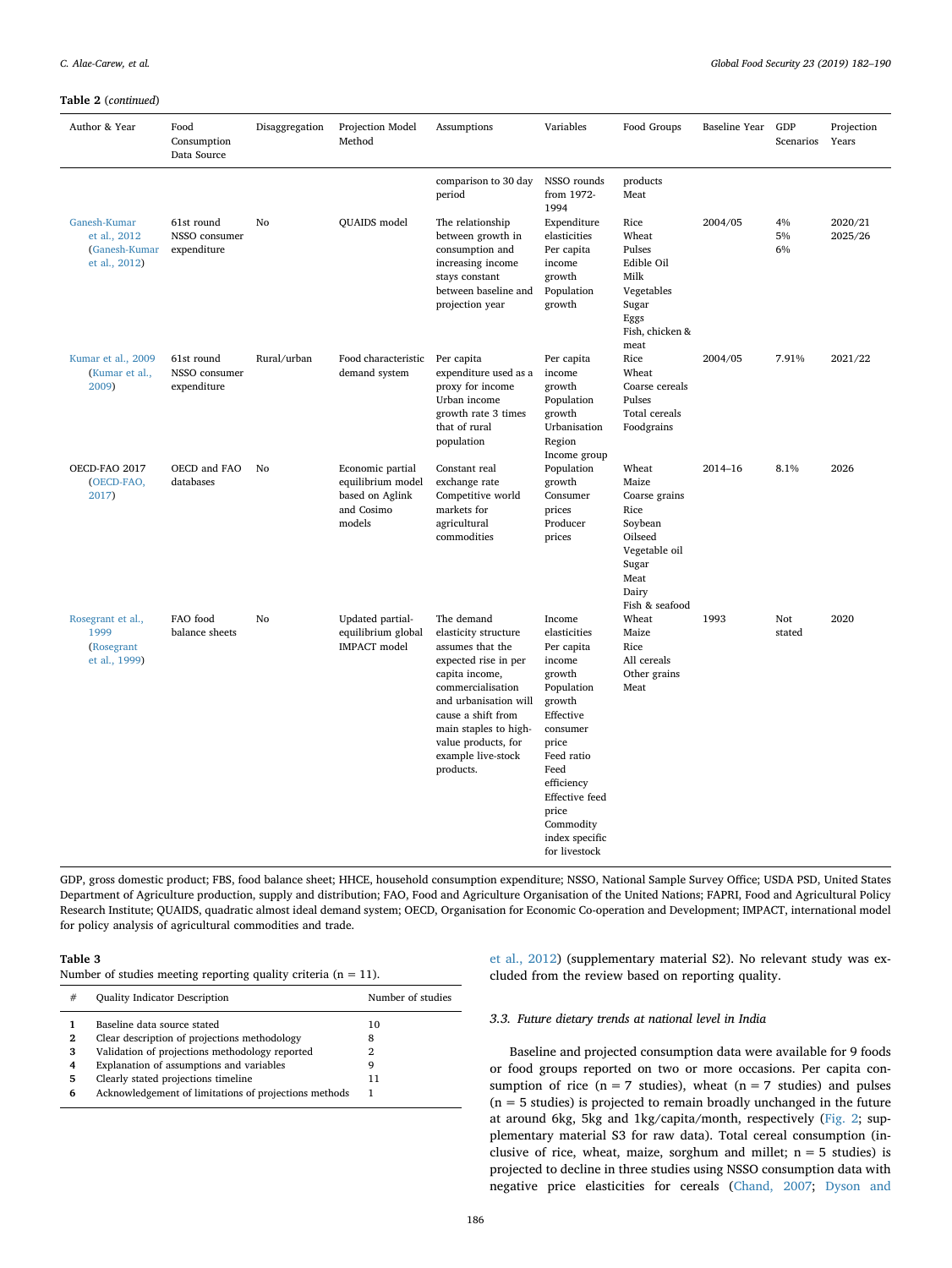<span id="page-5-0"></span>

**Fig. 2. Overview of future direct consumption trends in India from selected studies in the review.** Legend numbers correspond to reference numbers of the studies. \*consumption data not obtained from NSSO.

[Hanchate, 2000](#page-7-15); [Kumar et al., 2009\)](#page-7-17) and increase in one study using NSSO consumption data with positive price elasticies for cereals ([James](#page-7-8) [et al., 2016\)](#page-7-8). One study that used the IMPACT model projected a slight increase in future total cereal consumption ([Rosegrant et al., 1999\)](#page-8-7). Per capita consumption of all other foods or food groups, namely sugar, dairy, meat, vegetables and fruit, is projected to increase in the future in all studies irrespective of data source or projection method, with the magnitude of future increase greatest for dairy and vegetables. In one study reporting values in kcal/capita that could not be presented graphically, findings are consistent with those of other studies: namely a decrease in future cereal consumption and an increase in dairy, sugar and meat consumption by 2050 [\(Alexandratos and Bruinsma, 2012](#page-7-10)).

Three studies examined the effect of differing GDP growth scenarios on future consumption of selected food groups. Compared to scenarios with conservative GDP growth, future consumption of dairy  $(n = 2)$ and meat  $(n = 1)$  is projected to be greater in scenarios with higher GDP growth rate ([Bhalla et al., 1999;](#page-7-12) [Dastagiri, 2004](#page-7-14)). However, projected consumption of rice, wheat, pulses, sugar and vegetables  $(n = 1)$ are predicted to remain relatively unchanged irrespective of GDP growth scenarios ([Ganesh-Kumar et al., 2012\)](#page-7-16). Disaggregation of consumption projections into urban and rural populations ( $n = 5$  studies) suggested that different levels of consumption of some foods at baseline would remain in the future: cereal consumption is lower [\(Chand, 2007](#page-7-13); [Dyson and Hanchate, 2000](#page-7-15); [Kumar et al., 2009](#page-7-17)) and fruit consumption is higher [\(Amarasinghe et al., 2007](#page-7-11); [Dyson and Hanchate, 2000\)](#page-7-15) in urban settings. These studies provided little consistent evidence from projections that these urban-rural differences in consumption would differ in the future (supplementary material S4).

#### **4. Discussion**

We systematically reviewed the available published and grey

literature to identify projection studies of future food consumption in India. Despite heterogeneous methodological approaches and study quality, several consistent features emerge in the identified papers. First, per capita cereal and pulse consumption is projected to remain relatively constant even in long-term projections to 2050 irrespective of income growth assumptions. Second, per capita consumption of sugar, dairy, meat, vegetables and fruit is projected to increase, with the magnitude of the projected increase in meat and dairy consumption expected to be directly related to income growth. Third, in urban areas, current and future consumption of cereals is lower and fruit is higher than in rural areas. To summarise these projected changes we compared reported consumption from 2012 ([Aleksandrowicz et al., 2017](#page-7-21)) with average consumption projected in 3 studies [\(Amarasinghe et al., 2007](#page-7-11); [Ganesh-Kumar et al., 2012](#page-7-16)[;OECD-FAO, 2017](#page-7-19)) that provided estimates for 2025 or 2026 ([Fig. 3](#page-6-0) - data are available for 8 food groups). Whilst differences in methodology do not allow for exact comparison, the figure confirms substantial differences in absolute projected per capita consumption of vegetables, fruits, dairy and sugar.

# *4.1. Comparison with other literature*

The trends in projected future Indian diets found by this review are in line with the global "nutrition transition" towards diets with greater consumption of animal products and processed foods high in salt and refined sugar ([Drewnowski and Popkin, 1997\)](#page-7-22). Similar trends have been reported in several countries including China which, during the latter two decades of the 20th Century when rates of annual per capita income growth were high, experienced a 30% increase in average consumption of animal products across all income levels ([Du et al.,](#page-7-23) [2004\)](#page-7-23). Currently, a large proportion of the Indian population consumes a lacto-ovo vegetarian diet, however the evidence presented here suggests that the consumption of animal products will rapidly rise with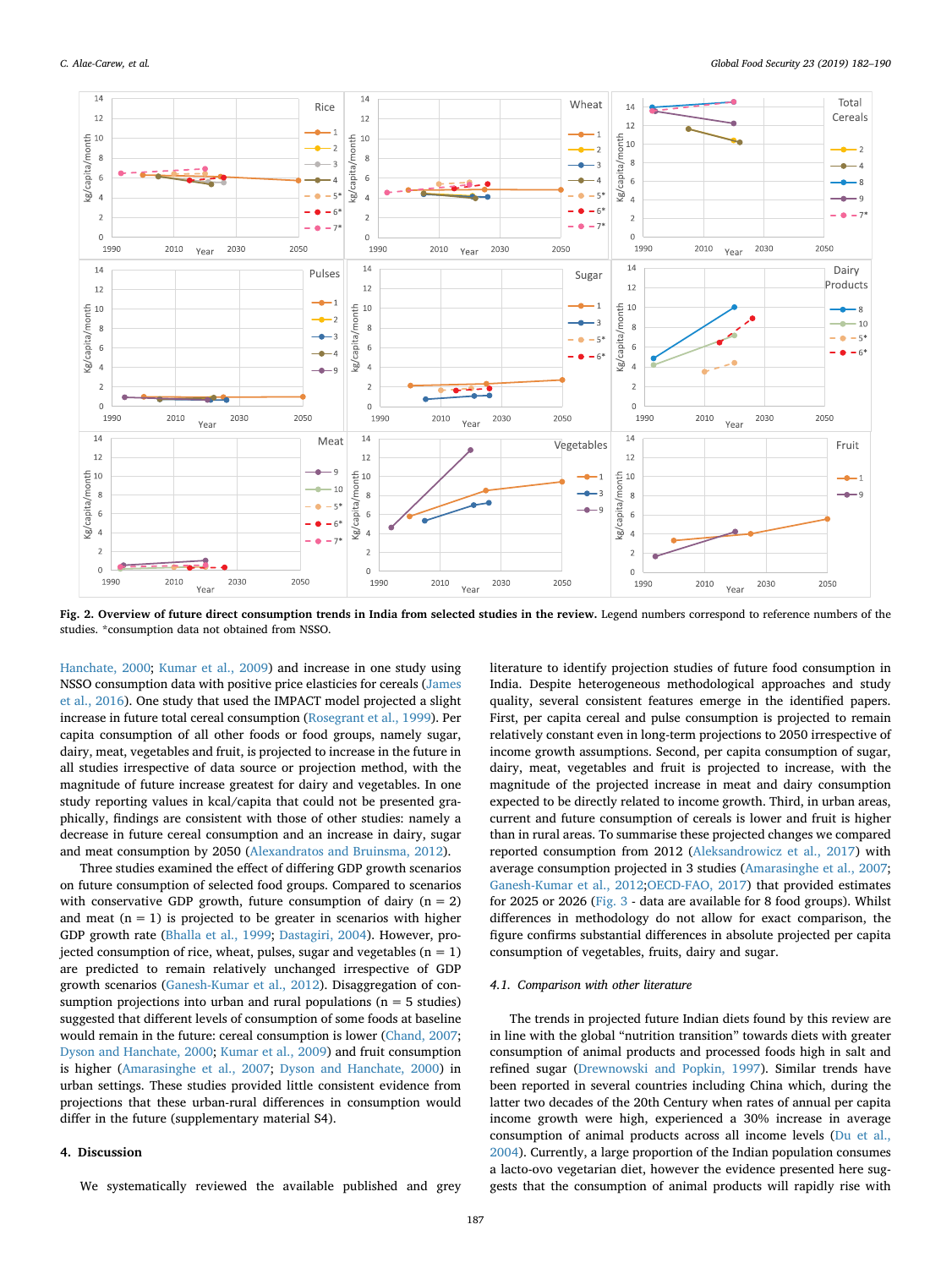<span id="page-6-0"></span>

**Fig. 3. Comparison of diets in India in 2012 and projected diets in 2025**–**26.**\*2012 values are mean consumption for adults aged 16–59 years calculated from results of 68th NSSO round (25). Error bars represent 95% confidence interval. \*\*2025–26 consumption represents the mean of selected of studies included in this review that project to this time point. Error bars represent upper and lower range of the data where more than one value available for each food group.

growing incomes. Unless cultural practices change, it is likely that the increase in animal products in India will largely relate to dairy consumption.

Global trends in increased consumption of animal products and processed foods have typically occurred alongside a reduction in cereal consumption and increased consumption of other food groups ([Rosegrant et al., 1999\)](#page-8-7). These trends are also reflected in the findings of our review, which indicates stagnation or potential decline in total cereal consumption in India, alongside increased consumption of fruit and vegetables. Fruit and vegetables are vital sources of micronutrients, and an increase in their consumption would potentially lead to increased diversity of micronutrient intake with concomitant health benefits ([Wang et al., 2014\)](#page-8-9), an encouraging finding against the backdrop of India's high micronutrient deficiency rates. However, it should be noted that a recent analysis of NSSO consumer expenditure data found that when disaggregated into items within each food group, a large proportion of vegetable intake was accounted for by potatoes, and similarly for fruit the largest proportional share was from bananas ([Minocha et al., 2018](#page-7-24)). The increased fruit and vegetable consumption suggested may therefore not directly reflect increased diversity of diets or micronutrient intake.

Diverse diets comprising a variety of food groups including meat and dairy have been advocated in the national food based dietary guidelines for India that were most recently updated in 2011 [\(National](#page-7-25) [Institute of Nut, 2011\)](#page-7-25). In keeping with these recommendations our findings suggest increased consumption of a number of food groups. Although cereal consumption appears to decline, it is predicted to remain the most consumed food group per capita, which accords with recommendations for diets high in complex carbohydrates such as cereals [\(National Institute of Nut, 2011](#page-7-25)). However, the majority of the cereals consumed in India are likely to be refined rice and wheat, rather than more nutritious coarse cereals ([Rao et al., 2018](#page-7-1)), and diets in reality may therefore not consistently align with recommendations for dietary intake of fibre and complex carbohydrates.

The association of diets rich in fruit, vegetables and plant-based unrefined carbohydrates such as cereals and pulses with positive health outcomes (particularly NCDs) have been well established ([Segovia-](#page-8-10)[Siapco and Sabaté, 2018](#page-8-10); [Petersen et al., 2017\)](#page-7-26); there is also now accumulating evidence to suggest these dietary patterns are more environmentally sustainable in comparison to diets higher in animal products [\(Segovia-Siapco and Sabaté, 2018](#page-8-10); [Springmann et al., 2016](#page-8-11); [Aleksandrowicz et al., 2016](#page-7-27)). Public health policy makers therefore face the challenge of addressing micronutrient deficiencies by recommending increasing dietary diversity within the context of what is available and affordable, whilst trying to ensure this minimises risk to the environment or to chronic disease development.

#### *4.2. Strengths and limitations*

This review has several strengths including our thorough and systematic approach to identify all relevant studies in published and grey literature, to provide an overview of the available projections of food consumption in India. Previous research on dietary projections has focused on staple cereals but despite heterogeneity in methods, data and reporting quality of the included studies we were able to report projections of future consumption for a diverse range of foods and food groups.

There are a number of limitations to our review. Firstly, we searched for studies reported in the English language only, and may have missed studies published in other languages, particularly other official languages of India. Second, the variation in the projection methods and the gaps in reporting of the studies included in the review limited our ability to conduct quantitative analyses. Third, our review was able to report projections for nine major food groups, but sufficient data were not available to report projections of other foods such as salt, oils and nuts/seeds that have been linked to both population health and the environment. Additionally, given the nature of the data available, our review was not able to report and adjust for projected trends in total dietary energy intake. We are therefore not able to estimate directly the effects of projected changes to food consumption on health. Some gaps therefore remain in our understanding of the likely future composition and health effects of diets in India.

There are also limitations to consider arising from the sources of data used in projection studies. The majority of the studies used household consumer expenditure data collected by the NSSO in India, either from a single data collection round or multiple rounds over time. Household consumer expenditure surveys have many advantages over other methods of collecting consumption information [\(Fiedler et al.,](#page-7-28) [2012\)](#page-7-28), and the NSSO database is considered a high-quality nationally representative data source ([Natrajan and Jacob, 2018\)](#page-7-29). However as collection relies on self-reporting of quantities and monthly expenditure on different food items by participants, it is subject to recall bias and misreporting, particularly of culturally sensitive foods [\(Natrajan and](#page-7-29) [Jacob, 2018](#page-7-29)). Additionally, as expenditure is used as a proxy for consumption, household food waste, sharing of food between households, and meals eaten outside the home are not consistently included in reports using NSSO data, making comparisons between rounds difficult ([Fiedler et al., 2012](#page-7-28)). Several studies analysed data from FAO food balance sheets and used data on national-level food availability as a proxy for household consumption. Findings of this review should therefore be interpreted as projections of relative, rather than absolute, future changes in consumption.

In most cases, the models used to estimate future food consumption patterns were parameterised to account for likely future changes in demand-side factors such as population growth, urbanisation,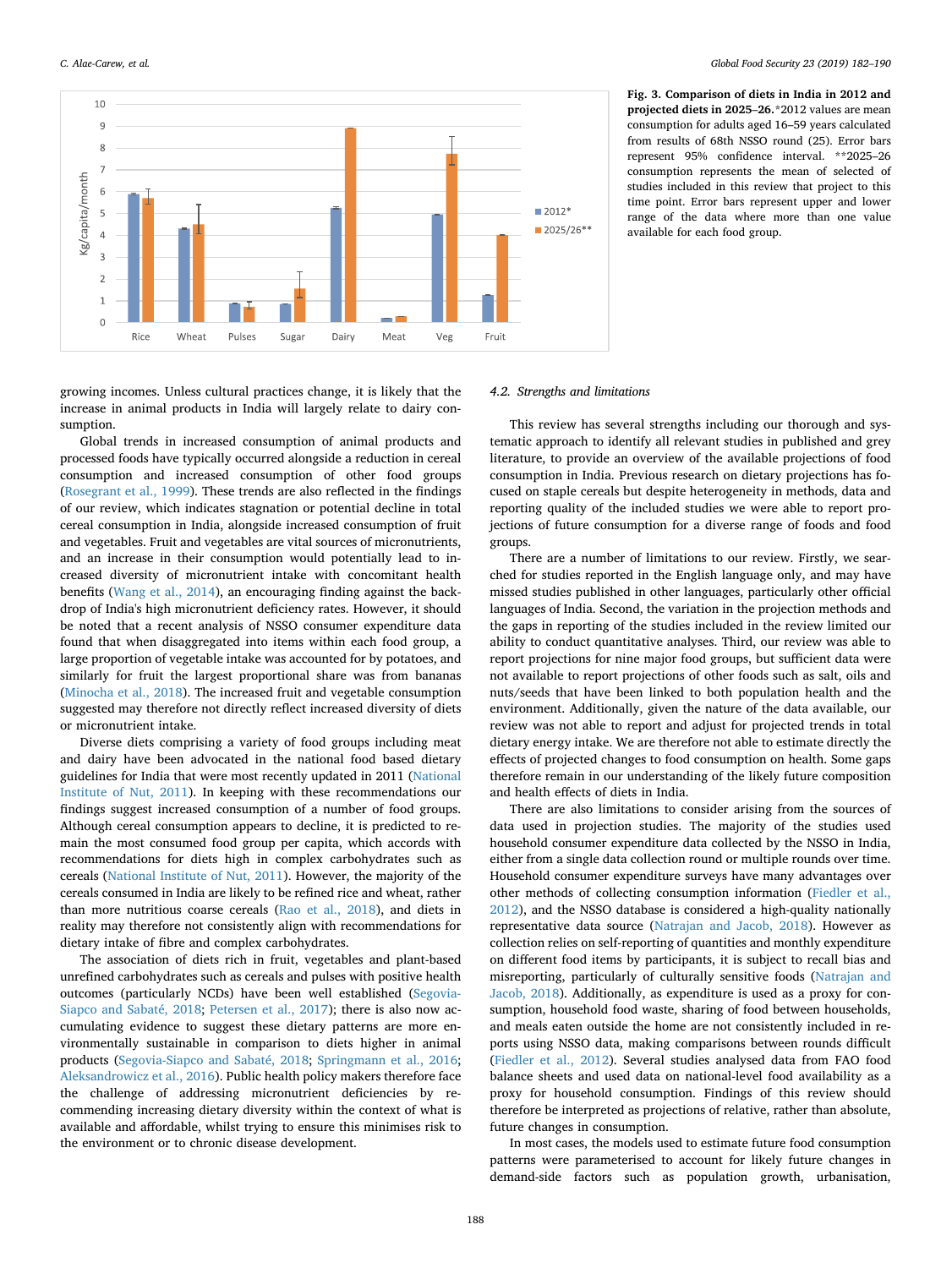expenditure elasticities and income growth. However, it is possible that food supply may become a limiting factor according to predicted impacts of environmental change on cereal and vegetable yields ([Knox](#page-7-30) [et al., 2012,](#page-7-30) [2016](#page-7-31); [Scheelbeek et al., 2018](#page-8-12)), and future consumption projections would need to take this into consideration. The IMPACT model has recently been updated to incorporate food security and climate change scenarios ([Robinson et al., 2015](#page-8-13)). Lastly, India is a very culturally diverse setting, with food choices influenced by household purchasing power and cultural factors such as caste and religion ([Natrajan and Jacob, 2018\)](#page-7-29). Future consumption projections may seek to capture cultural differences by disaggregating projections into states or including population sub-groups into models to reflect the contextual relationships that drive dietary choices.

### *4.3. Future possibilities and policy relevance*

Our review identified a relatively small number of studies projecting future diets in India using a diversity of approaches. There would be a benefit to developing a set of best practices for dietary projection work to help researchers and policy makers. Methods for the validation of projection approaches (including defined sensitivity analysis) should also be considered. Similarly, while interdisciplinary systematic reviews are increasingly performed [\(Aleksandrowicz et al., 2016](#page-7-27); [Scheelbeek et al., 2018](#page-8-12)), current review guidelines are tailored to biomedical sciences. There is a need to develop robust interdisciplinary systematic review methods and quality assessment criteria, to improve scientific reporting in academic literature.

The projected changes in food consumption in India identified in this review may have important impacts on population health, potentially for both the burdens of undernutrition and non-communicable disease, but the changes will require a food system that is able to deliver these new diets in an equitable and environmentally-sustainable manner. Income growth and urbanisation are currently major drivers of the demand for food, and there are major implications for the environment from food production in India [\(Green et al., 2018](#page-7-4); [Harris](#page-7-6) [et al., 2017](#page-7-6); [Vetter et al., 2017\)](#page-8-14). Comprehensive improvement of food systems, on nutritional, environmental, and social fronts, will require a range of policies that focus on food security, sustainable nutrition and healthy dietary choices.

Beyond the benefit of predicting supply-demand gaps in the future, consumption projections provide a means to determine the impacts of changing consumption patterns on environmental outcomes such as land and water use, and health. This will be useful for policymakers across health, nutrition, agriculture and environmental sectors to respond to the changing reality of their country, thus determining the future health of their population.

# **Declarations of interest**

None.

# **Acknowledgements**

This study forms part of the Sustainable & Healthy Food Systems (SHEFS) programme supported by the Wellcome Trust's Our Planet, Our Health programme [grant number 205200/Z/16/Z]. The Wellcome Trust had no role in the design, analysis or writing of this article.

# **Appendix A. Supplementary data**

Supplementary data to this article can be found online at [https://](https://doi.org/10.1016/j.gfs.2019.05.006) [doi.org/10.1016/j.gfs.2019.05.006](https://doi.org/10.1016/j.gfs.2019.05.006).

### **References**

<span id="page-7-27"></span>Aleksandrowicz, L., Green, R., Joy, E.J.M., Smith, P., Haines, A., 2016. The impacts of

dietary change on greenhouse gas emissions, land use, water use, and health: a systematic review. PLoS One 11 (11) e0165797. [https://doi.org/10.1371/journal.pone.](https://doi.org/10.1371/journal.pone)

- <span id="page-7-21"></span>Aleksandrowicz, L., Tak, M., Green, R., Kinra, S., Haines, A., 2017. Comparison of food consumption in Indian adults between national and sub-national dietary data sources. Br. J. Nutr. 117 (7), 1013–1019. <https://doi.org/10.1017/S0007114517000563>.
- <span id="page-7-10"></span>[Alexandratos, N., Bruinsma, J., 2012. World Agriculture towards 2030/2050: the 2012](http://refhub.elsevier.com/S2211-9124(18)30106-8/sref5) [Revision. ESA Working Paper No. 12-03. FAO, Rome](http://refhub.elsevier.com/S2211-9124(18)30106-8/sref5).
- <span id="page-7-11"></span>[Amarasinghe, U.A., Shah, T., Singh, O.P., 2007. Changing Consumption Patterns:](http://refhub.elsevier.com/S2211-9124(18)30106-8/sref6) [Implications on Food and Water Demand in India. International Water Management](http://refhub.elsevier.com/S2211-9124(18)30106-8/sref6) [Institute, Columbo, Sri Lanka](http://refhub.elsevier.com/S2211-9124(18)30106-8/sref6).
- <span id="page-7-12"></span>[Bhalla, G.S., Hazell, P., Kerr, J., 1999. Prospects for India's Cereal Supply and Demand to](http://refhub.elsevier.com/S2211-9124(18)30106-8/sref7) [2020. International Food Policy Research Institute, Washington D.C., USA.](http://refhub.elsevier.com/S2211-9124(18)30106-8/sref7)
- <span id="page-7-18"></span>[Carriquiry, M., Dong, F., Du, X., Elobeid, A.E., Fabiosa, J.F., Hart, C., et al., 2010. FAPRI](http://refhub.elsevier.com/S2211-9124(18)30106-8/sref8) [2010 U.S. And World Agricultural Outlook. FAPRI Staff Reports No 4. IOWA, USA](http://refhub.elsevier.com/S2211-9124(18)30106-8/sref8) [FAPRI](http://refhub.elsevier.com/S2211-9124(18)30106-8/sref8).

<span id="page-7-13"></span>[Chand, R., 2007. Demand for foodgrains. Econ. Pol. Wkly. 42 \(52\), 10–13](http://refhub.elsevier.com/S2211-9124(18)30106-8/sref9).

- <span id="page-7-14"></span>[Dastagiri, M.B., 2004. Demand and Supply Projections for Livestock Products in India.](http://refhub.elsevier.com/S2211-9124(18)30106-8/sref10) [National Centre for Agricultural Economics and Policy Research, New Delhi, India.](http://refhub.elsevier.com/S2211-9124(18)30106-8/sref10) Drewnowski, A., Popkin, B.M., 1997. The nutrition transition: new trends in the global
- <span id="page-7-22"></span>diet. Nutr. Rev. 55 (2), 31–43. [https://doi.org/10.1111/j.753-4887.1997.tb01593.x.](https://doi.org/10.1111/j.753-4887.1997.tb01593.x)
- <span id="page-7-23"></span>Du, S., Mroz, T.A., Zhai, F., Popkin, B.M., 2004. Rapid income growth adversely affects diet quality in China - particularly for the poor!. Soc. Sci. Med. 59 (7), 1505–1515. <https://doi.org/10.1016/j.socscimed.2004.01.021>.
- <span id="page-7-15"></span>[Dyson, T., Hanchate, A., 2000. India's demographic and food prospects: state-level ana](http://refhub.elsevier.com/S2211-9124(18)30106-8/sref13)[lysis. Econ. Pol. Wkly. 35 \(46\), 4021–4036.](http://refhub.elsevier.com/S2211-9124(18)30106-8/sref13)
- <span id="page-7-28"></span>Fiedler, J.L., Lividini, K., Bermudez, O.I., Smitz, M.F., 2012. Household Consumption and Expenditures Surveys (HCES): a primer for food and nutrition analysts in low-and middle-income countries. Food Nutr. Bull. 33 (3\_Suppl. 2), S170–S184. [https://doi.](https://doi.org/10.1177/15648265120333S205) [org/10.1177/15648265120333S205.](https://doi.org/10.1177/15648265120333S205)
- <span id="page-7-2"></span>Foley, J.A., DeFries, R., Asner, G.P., Barford, C., Bonan, G., Carpenter, S.R., et al., 2005. Global consequences of land use. Science 309 (5734), 570–574. [https://doi.org/10.](https://doi.org/10.1126/science.1111772) [1126/science.1111772](https://doi.org/10.1126/science.1111772).
- <span id="page-7-16"></span>[Ganesh-Kumar, A., Mehta, R., Pullabhotla, H., Prasad, S.K., Ganguly, K., Gulati, A., 2012.](http://refhub.elsevier.com/S2211-9124(18)30106-8/sref16) [Demand and Supply of Cereals in India. International Food Policy Research Institute,](http://refhub.elsevier.com/S2211-9124(18)30106-8/sref16) [New Delhi, India.](http://refhub.elsevier.com/S2211-9124(18)30106-8/sref16)
- <span id="page-7-5"></span>Government of India, 2015. India's Intended Nationally Determined Contribution: Working towards Climate Justice. [http://www4.unfccc.int/ndcregistry/](http://www4.unfccc.int/ndcregistry/PublishedDocuments/India%20First/INDIA%20INDC%20TO%20UNFCCC.pdf) [PublishedDocuments/India%20First/INDIA%20INDC%20TO%20UNFCCC.pdf](http://www4.unfccc.int/ndcregistry/PublishedDocuments/India%20First/INDIA%20INDC%20TO%20UNFCCC.pdf), Accessed date: 18 July 2018.
- <span id="page-7-4"></span>Green, R.F., Joy, E.J.M., Harris, F., Agrawal, S., Aleksandrowicz, L., Hillier, J., et al., 2018. Greenhouse gas emissions and water footprints of typical dietary patterns in India. Sci. Total Environ. 643, 1411–1418. [https://doi.org/10.1016/j.scitotenv.2018.](https://doi.org/10.1016/j.scitotenv.2018.06.258) [06.258](https://doi.org/10.1016/j.scitotenv.2018.06.258).
- <span id="page-7-9"></span>Grieger, J.A., Johnson, B.J., Wycherley, T.P., Golley, R.K., 2017. Evaluation of simulation models that estimate the effect of dietary strategies on nutritional intake: a systematic review. J. Nutr. 147 (5), 908–931. <https://doi.org/10.3945/jn.116.245027>.
- <span id="page-7-6"></span>Harris, F., Green, R.F., Joy, E.J.M., Kayatz, B., Haines, A., Dangour, A.D., 2017. The water use of Indian diets and socio-demographic factors related to dietary blue water footprint. Sci. Total Environ. 587, 128–136. [https://doi.org/10.1016/j.scitotenv.](https://doi.org/10.1016/j.scitotenv.2017.02.085) [2017.02.085](https://doi.org/10.1016/j.scitotenv.2017.02.085).
- <span id="page-7-3"></span>[Indian Network for Climate Change Assessment. India: Greenhouse Gas Emissions 2007.](http://refhub.elsevier.com/S2211-9124(18)30106-8/sref21) [Ministry of Environment and Forests, Government of India, India](http://refhub.elsevier.com/S2211-9124(18)30106-8/sref21).
- <span id="page-7-8"></span>James, K.L., Randall, N.P., Haddaway, N.R., 2016. A methodology for systematic mapping in environmental sciences. Environ. Evid. 5 (1), 7. [https://doi.org/10.1186/s13750-](https://doi.org/10.1186/s13750-016-0059-6) [016-0059-6](https://doi.org/10.1186/s13750-016-0059-6).
- <span id="page-7-30"></span>[Knox, J., Hess, T., Daccache, A., Wheeler, T., 2012. Climate change impacts on crop](http://refhub.elsevier.com/S2211-9124(18)30106-8/sref23) [productivity in Africa and South Asia. Environ. Res. Lett. 7 \(3\) 034032](http://refhub.elsevier.com/S2211-9124(18)30106-8/sref23).
- <span id="page-7-31"></span>[Knox, J., Daccache, A., Hess, T., Haro, D., 2016. Meta-analysis of climate impacts and](http://refhub.elsevier.com/S2211-9124(18)30106-8/sref24) [uncertainty on crop yields in Europe. Environ. Res. Lett. 11 \(11\), 113004](http://refhub.elsevier.com/S2211-9124(18)30106-8/sref24).
- <span id="page-7-17"></span>[Kumar, P., Joshi, P.K., Birthal, P.S., 2009. Demand projections for food grains in India.](http://refhub.elsevier.com/S2211-9124(18)30106-8/sref25) [Agric. Econ. Res. Rev. 22 \(2\), 237–243.](http://refhub.elsevier.com/S2211-9124(18)30106-8/sref25)
- <span id="page-7-7"></span>Liberati, A., Altman, D.G., Tetzlaff, J., Mulrow, C., Gøtzsche, P.C., Ioannidis, J.P.A., et al., 2009. The PRISMA statement for reporting systematic reviews and meta-analyses of studies that evaluate health care interventions: explanation and elaboration. PLoS Med. 6 (7) e1000100. [https://doi.org/10.1371/journal.pmed.](https://doi.org/10.1371/journal.pmed)
- <span id="page-7-24"></span>[Minocha, S., Thomas, T., Kurpad, A.V., 2018. Are 'fruits and vegetables' intake really](http://refhub.elsevier.com/S2211-9124(18)30106-8/sref27) [what they seem in India? Eur. J. Clin. Nutr. 72 \(4\), 603](http://refhub.elsevier.com/S2211-9124(18)30106-8/sref27).
- <span id="page-7-0"></span>Misra, A., Singhal, N., Sivakumar, B., Bhagat, N., Jaiswal, A., Khurana, L., 2011. Nutrition transition in India: secular trends in dietary intake and their relationship to diet-related non-communicable diseases. J. Diabetes 3 (4), 278-292. [https://doi.org/10.](https://doi.org/10.1111/j.753-0407.2011.00139.x) [1111/j.753-0407.2011.00139.x.](https://doi.org/10.1111/j.753-0407.2011.00139.x)
- <span id="page-7-25"></span>[National Institute of Nutrition, 2011. Dietary Guidelines for Indians: a Manual. Indian](http://refhub.elsevier.com/S2211-9124(18)30106-8/sref29) [Council of Medical Research Hyderabad, India](http://refhub.elsevier.com/S2211-9124(18)30106-8/sref29).
- <span id="page-7-29"></span>[Natrajan, B., Jacob, S., 2018. 'Provincialising'Vegetarianism. Economic & Political](http://refhub.elsevier.com/S2211-9124(18)30106-8/sref30) [Weekly 53 \(9\), 55](http://refhub.elsevier.com/S2211-9124(18)30106-8/sref30).
- <span id="page-7-19"></span>[OECD/FAO, 2017. OECD-FAO Agricultural Outlook 2017-2026. OECD Publishing, Paris,](http://refhub.elsevier.com/S2211-9124(18)30106-8/sref2) [France](http://refhub.elsevier.com/S2211-9124(18)30106-8/sref2).
- <span id="page-7-20"></span>[Parappurathu, S., Kumar, A., Kumar, S., Jain, R., 2014. Commodity Outlook on Major](http://refhub.elsevier.com/S2211-9124(18)30106-8/sref31) [Cereals in India. National Centre for Agricultural Economics and Policy Research,](http://refhub.elsevier.com/S2211-9124(18)30106-8/sref31) [New Delhi, India.](http://refhub.elsevier.com/S2211-9124(18)30106-8/sref31)
- <span id="page-7-26"></span>[Petersen, K.S., Flock, M.R., Richter, C.K., Mukherjea, R., Slavin, J.L., Kris-Etherton, P.M.,](http://refhub.elsevier.com/S2211-9124(18)30106-8/sref32) [2017. Healthy dietary patterns for preventing cardiometabolic disease: the role of](http://refhub.elsevier.com/S2211-9124(18)30106-8/sref32) [plant-based foods and animal products. cdn. Current developments in nutrition 1](http://refhub.elsevier.com/S2211-9124(18)30106-8/sref32) [\(12\), 117 001289.](http://refhub.elsevier.com/S2211-9124(18)30106-8/sref32)
- <span id="page-7-1"></span>[Rao, N.D., Min, J., DeFries, R., Ghosh-Jerath, S., Valin, H., Fanzo, J., 2018. Healthy,](http://refhub.elsevier.com/S2211-9124(18)30106-8/sref33) [affordable and climate-friendly diets in India. Glob. Environ. Chang. 49, 154–165.](http://refhub.elsevier.com/S2211-9124(18)30106-8/sref33)